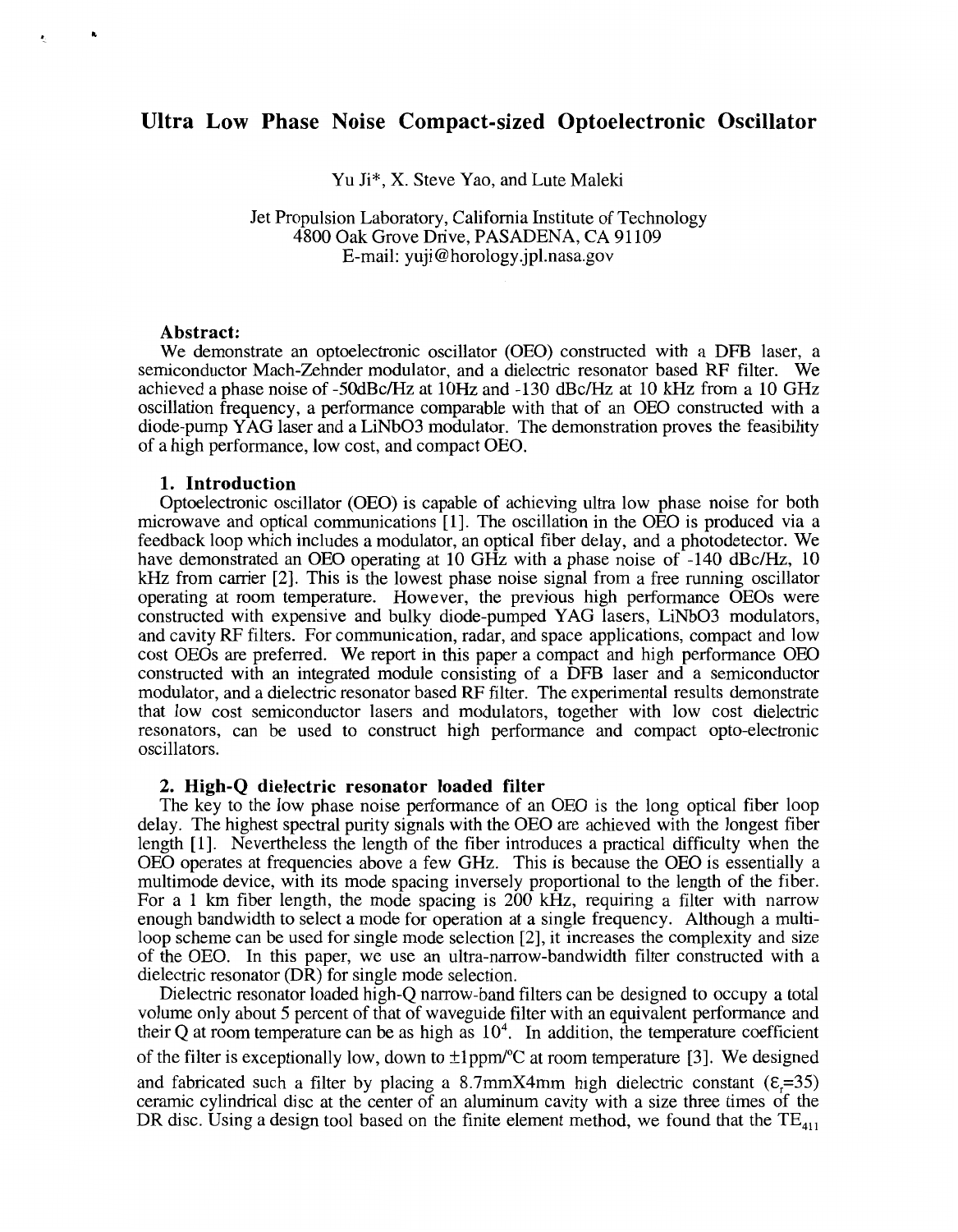mode has the frequency of lOGHz, and more than 90% energy can be confined in the disc. To realize optimum mode matching, a tiny wire loop probe was used for both mode excitation and coupling. By carefully adjusting the wire loop, critical coupling was achieved. At critical coupling, the insertion loss was minimized and the external Q of the filter was optimized. Fig.2 shows the filter structure, as well as the  $TE_{411}$  mode field distribution in the disc and the cavity. Measured bandwidth of this filter is *2MHz* at 9.56GHz with 6dB insertion loss, and a Q about 5,000. This filter allows us to use up to 6km fiber in the OEO loop for a minimum 50 dB sidemode suppression ratio, as shown in Fig. 3.

The configuration of the compact 10GHz OEO is shown in Fig. 1. The key component in the oscillator is a DFB laser integrated with a semiconductor Mach-Zehnder modulator. 'The measured RIN (relative intensity noise) of the laser output is -1 10 dBc/Hz at 10Hz and -lSSdBc/Hz at lOKHz, which sets the limitation of the phase noise of the OEO.



Figure 1 Configuration of compact OEO Figure 2 DR loaded filter



Figure 3 Comparison of oscillating modes with other side modes when 2Km, 4Km and 6Km fiber delay were used.

## **3. Phase noise and frequency stability**

The phase noises of this compact OEO with 2Km, 4Km and 6Km loop lengths were measured by the frequency discriminator method [4], as shown in Fig.4. The 12 km fiber delay in the reference arm of the frequency discriminator converts the short-term frequency fluctuations or phase noise of a source into voltage fluctuations that can be measured by a low frequency spectrum analyzer. The phase shifter in the setup is used to keep LO and RF inputs  $90^{\circ}$  out of phase (phase quadrature).

The measured phase noise is shown in Fig. 5. As expected, the phase noise decreases with the increase of the loop length. However, the rate of noise reduction as a function of loop length at higher offset frequencies is slower than that at lower offset frequencies, indicating that the phase noise of the OEO at higher offset frequencies is limited by the RIN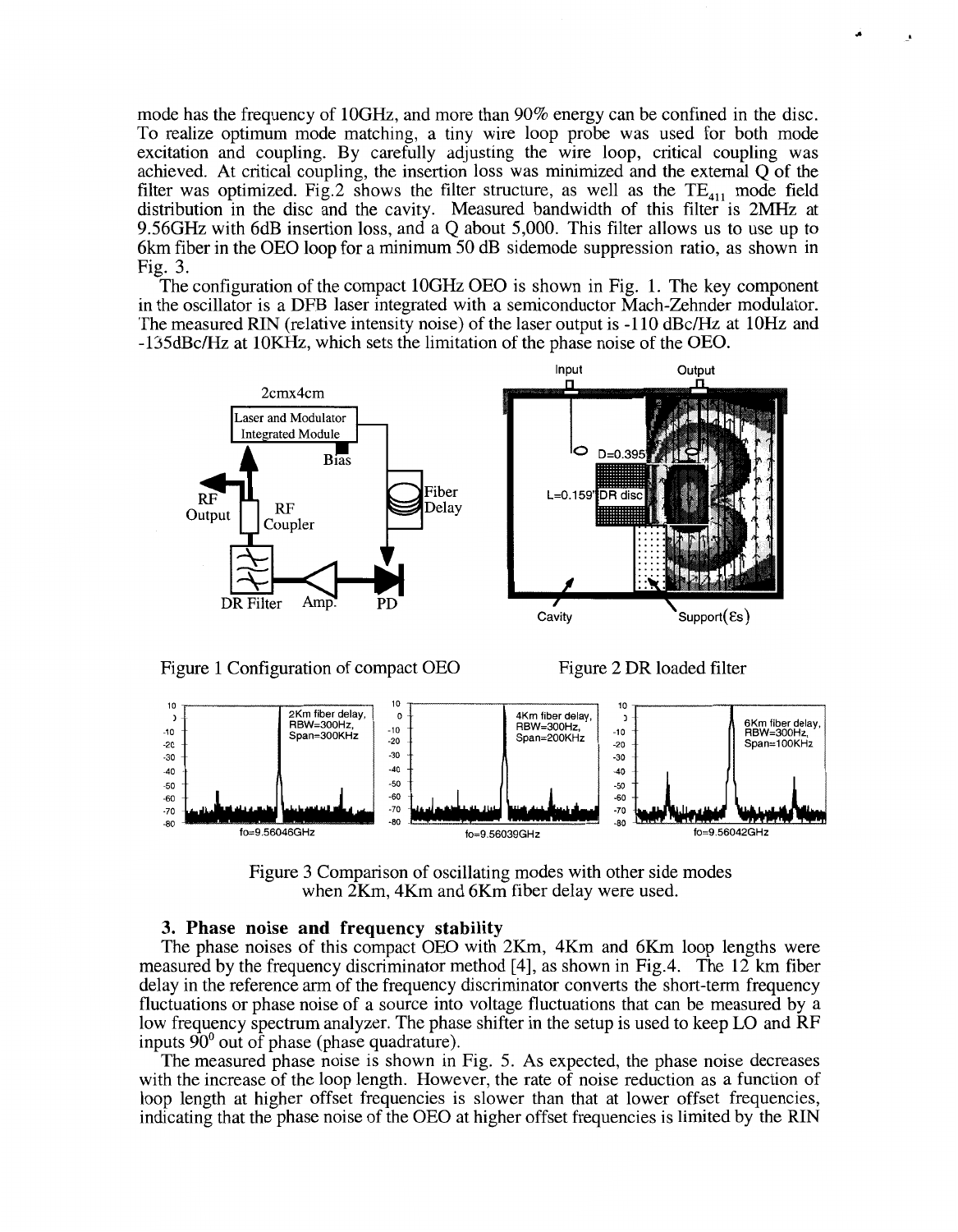where  $S_{\varphi}(f)$  is spectral density of phase deviation, which is double value of phase noise, f is Fourier frequency or frequency from carrier, and  $\tau$  is averaging time.

For a particular type of phase noise,  $S_{\phi}(f) = Bf^{-\beta}$ , Eq.(1) can be simplified as

$$
\sigma_{y}(\tau) = A\sqrt{B} \cdot \frac{1}{f_o} \cdot \tau^{\frac{1}{2}(\beta - 3)}
$$
\n(2)

where A is a  $\beta$  dependent constant, f<sub>o</sub> is oscillating frequency, and  $\beta$  is the gradient in the measured log-log phase noise plot shown in Fig.5, which is 8/3 in the case of 6Km loop. So the phase noise type in our OEO should be between flicker noise  $(f<sup>3</sup>)$  and white frequency noise ( $f^2$ ), and  $A\sqrt{B}$  = constant = 0.061. Therefore, for this particular

oscillator, Eq.(2) can be further simplified as  
\n
$$
\sigma_y(\tau) = 0.061 \cdot \frac{1}{f_o} \cdot \tau^{-\frac{1}{6}}
$$
\n(3)

The calculated frequency stability (Allan deviation) vs. time is shown in Fig. *5,* the short term frequency stability (less than 1 second) is about  $10^{-11}$ .

### **4. Conclusion**

A compact optoelectronic oscillator (OEO) constructed with a DFB laser, an integrated semiconductor Mach-Zehnder modulator, and narrow-band DR filter was developed and measured. We demonstrated a phase noise of -50dBc/Hz at 10Hz and -130dBc/Hz at 10kHz for a 9.56 GHz oscillation frequency, and a short term frequency stability of  $10^{-11}$ . Compact millimeter frequency OEOs are currently under development.

#### **Acknowledgments:**

The research described in this paper was carried out by the Jet Propulsion Laboratory, California Institute of Technology, under a contract with the National Aeronautics and NASA/JPL Research Associateship. We thank C. Greenhall, R.T. Wang and V. S. Ilchenko for many helpful discussions.

#### **References:**

[I] **X.S.** Yao and L. Maleki, "Optoelectronic microwave oscillator," J. Opt. SOC. Am. B vol. 13, pp. 1725-1735, August 1996.

121 **X.S.** Yao and L. Maleki, "Ultralow phase noise dual-loop optoelectronic<br>oscillator," OFC'98 microwave oscillator," OFC'98 Technical digest, pp.353-354.

[3] D. Kajfez and P. Guillon,<br>
"Dielectric Resonator," Artech Resonator," House 1986.<br>[4] Hev

Hewlett-Packard, "Phase noise characterization of microwave oscillator - frequency discriminator method," Product Note 11729C-2.

*[5]* J. Rutman and F. L. Walls, "Characterization of frequency stability in precision frequency sources," Proceeding of the IEEE, vo1.79, No. 6, pp.952-960, June 1991.



Figure 6 Calculated short term frequency stability of 6Km compact OEO from measured phase noise